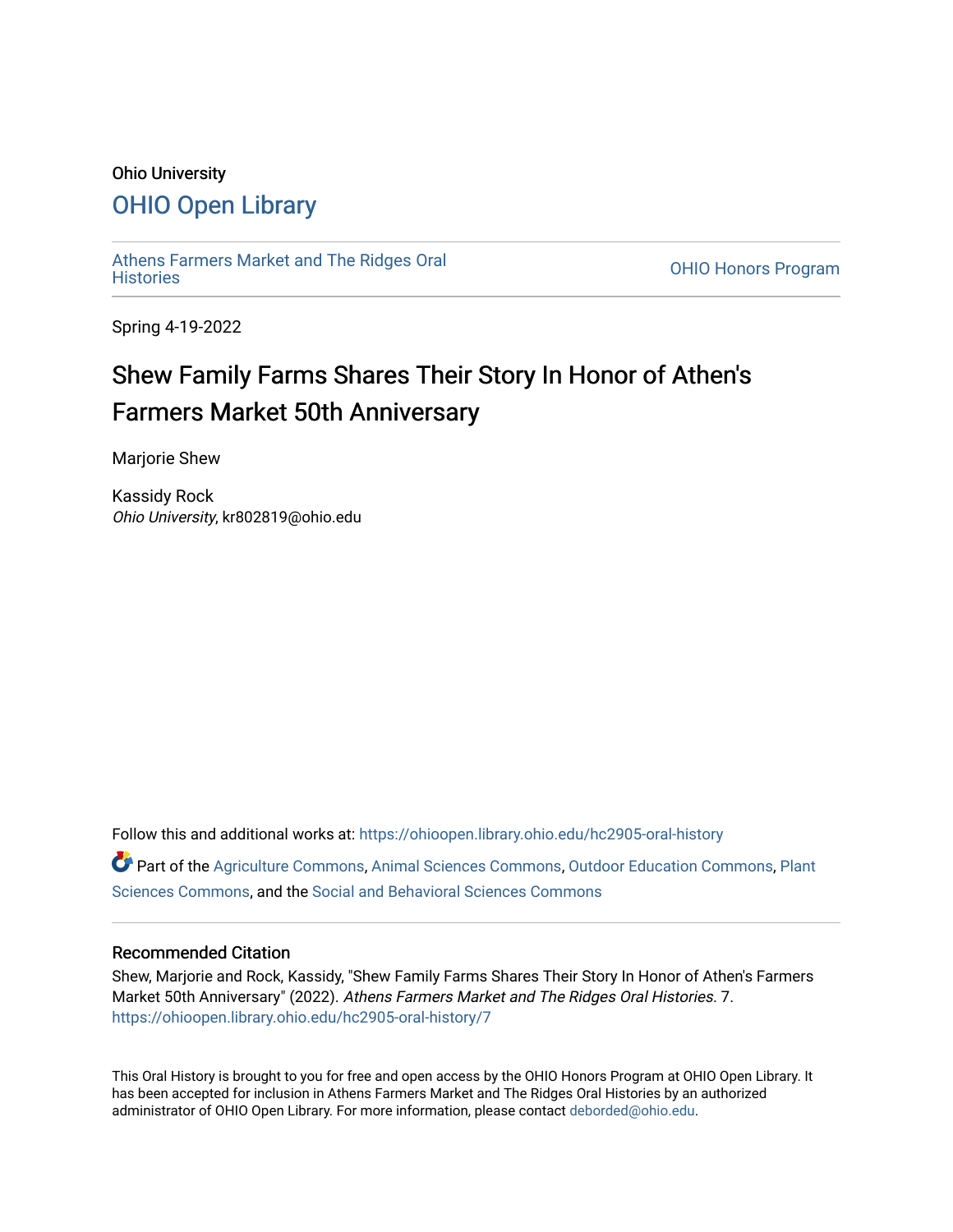**K:** So, essentially, we are working with the Southeast Ohio History Center, and we are trying to memorialize and celebrate the 50<sup>th</sup> anniversary. Um, would you tell me a little bit about yourself?

**M:** Uh, yeah. I was, um, both me and my husband were born in up city New York, close to the country, but not farming families. My husband's grandparents farmed, and I had an uncle who did. And, um, it was okay. We were both born in the late 40's, 1940's so we were in college during Vietnam. And I went to college in Maryland, really close to Washington, so I always joke with people that I majored in Biochemistry and minored in war protesting, or maybe it was the vice versa, not sure which took the priority. And, uh, my husband went to college for a couple years in New York state and then joined the Navy briefly, got an honorable discharge because he just didn't fit in in the navy and then traveled around the country. So, after I graduated, I went to, um, I lived in downtown Baltimore or a while, right during the riots that went after Martin Luther King was assassinated, and I kept thinking I either needed to go more downtown and do more social work and teaching in the city, which I was doing in the town I was involved in the teacher corp. But I thought it needed to be better. Or just leave it and go and have a life that didn't hurt other people ya know just clean up my own life and make it good. So, opportunity arose and there was a farming commune in northern Maryland, so I went and joined that farming commune with some friends and that's where I met Pete. And he would travel through because there was a lot of musicians that lived there, and he was a musician, and they would jam. And, uh, at some point, Pete at that point was driving taxi in New York to save up money to buy a small farm, a homestead. And, he had like two thousand dollars saved up and a friend of ours needed somebody to caretake his farm, in West Virginia. So, we, Pete came down and was caretaker for that farm and while he was there, he read an article, or an ad in the paper that somebody wanted to trade 16 acres of land for a pick-up truck. So, he asked the neighbor, "what's a pickup truck worth? How would you translate that to money?" and the guy said, "Hmm, 300, 350, 400 dollars," so Pete offered him that much and got 16 acres of land. Back in the woods, he had 2 miles from the nearest dirt road. So, um, and then Pete came back to the farming community where I lived and I said, "Oh, yeah, I would like to help him with that project." So, I came down because I knew a little bit about horses, I had been raised around ya know as a teenage girl I had gone and rode horses every weekend, I had never worked a horse, but I had ridden horses, so I said yea you know I know a little bit about horses. So, I came down we got ponies, we built a little lean-to, and we built a little tiny pool barn, and a little tiny chicken house. We built all of those things using just dead wood that we found in the woods.

#### **K:** Really?

**M:** Because we didn't want to cut anything down. Ya know, were like real conscientious. And, um, kind of nailed it or strapped it together, and the lean-to was sided with saw-mill slabs if you know what I mean? Uh, so we lived there for a year and I kind of, uh, wasn't sure this was going to be permanent for me. But then it looked more and more permanent so we built a better house, a cabin, uh, one room, about the size of this room, and up loft and a little adjoining kitchen, and then we lived there for oh, almost 10 years. So, for the first 5 years we had no electricity, no running water, it was pretty primitive. Even, our outhouse for the first year didn't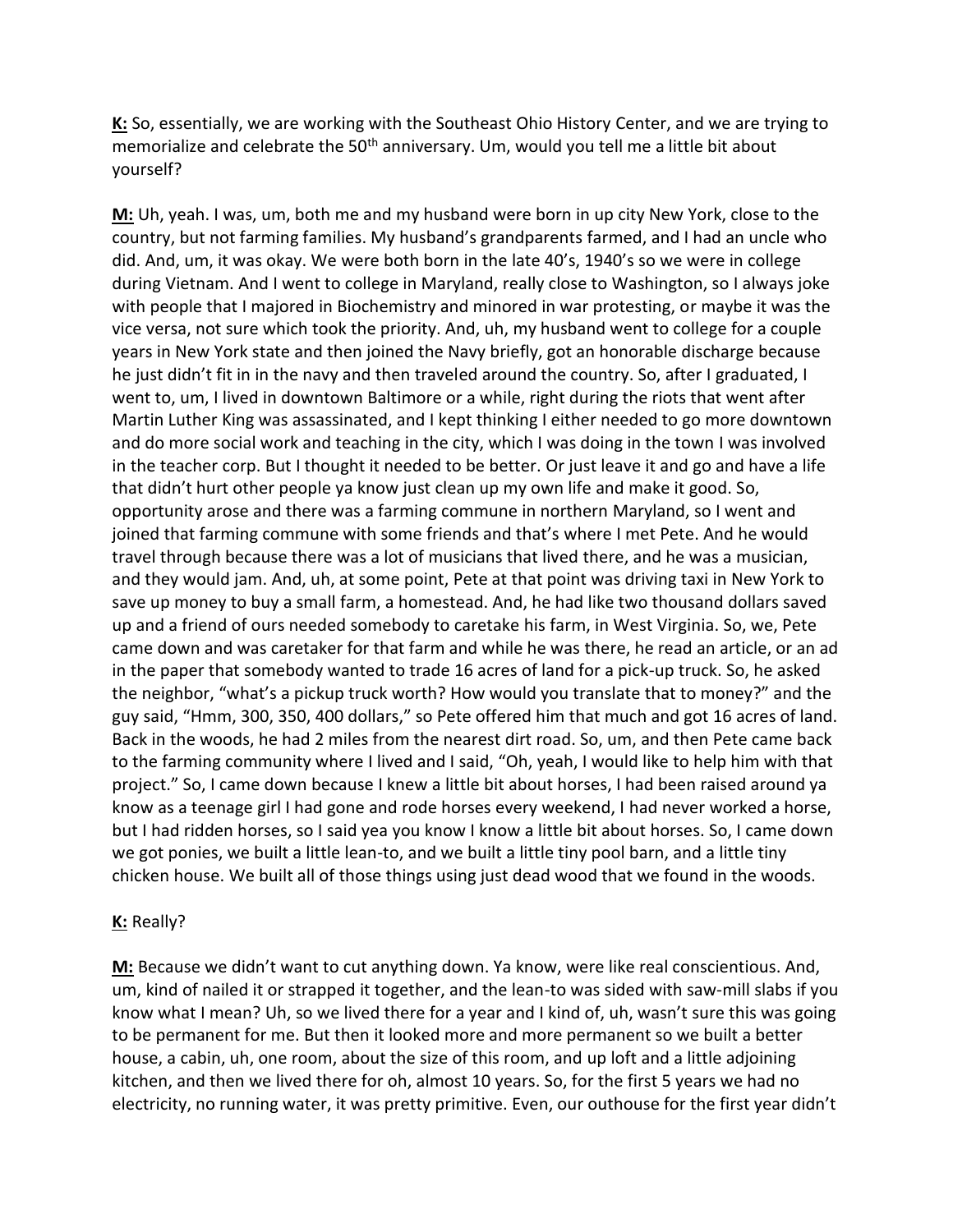have a wall around it. It just sat there, it was just a hole in a box, over a hole, and our friends that came to visit us were amused with that. Um, but, uh, it got better. And, um, we got to be more and more farmer, we started out trying to homestead, so to speak. So, kind of trying to raise what you eat, and maybe a little more so you can sell it to trade for things that you don't raise. And a lot of, a lot of trading went on in West Virginia. But then I got pregnant, we had a kid, we though oh we should be a little more responsible. So, we were like farming. We started into farm. We had sheep, we got something like 6 or 8 sheep, there were Finn sheep, which is a breed that has multiple lambs, 2, 3, sometimes 5. And, um, so we could increase a herd really fast, but they're kind of useless sheep. Because, they're not made for meat or anything. They, had nice wool and I learned how to spin and weave from some of the neighbors, and, and there were a lot of other quote unquote hippies moving into that area of West Virginia and we would share things, we would share, um, we had a food co-op, we would share, um, um, building cabins for each other, um we would share dye days, where we would all bring our fibers together and have dye pots going over a cooker, it was pretty nice, it was a nice place and everybody had little kids so little kids played together, and, and um, and also with just with the native kids and um we worked on the schools for a while there were vista workers that had become permanent citizens of West Virginia like J. Rockefeller, I mean there were other people that weren't as famous as him who just decided after their vista ran out to stay, and they were teaching in our schools and they were conscientious and trying to change things, like, all the kids that came on the bus were put in one room and all the kids that lived in town were put in a different room because the townies were considered upper-class and the bus kids were considered hill-billies ya know?

#### **K:** Yeah

**M:** But we kind of upset that whole thing because our kids were smart, ya know, I'm not saying that hill-billies were dumb, but these kids that came in from the hippy families already knew how to read when they came to kindergarten and stuff, so that kind of threw a wrench in the works. So, the principal at the school was one of these vista people and said, "okay, were not gonna, were gonna quit tracking kids, were just going to do a brand new." Ugh, the parents in the town did not like that and they objected, and they got her fired, and that principal fired, and those things have ya know it just was you built on your, um, your beliefs. And, sometimes, other people around you did not believe the same way. But we got along pretty good with everybody, like we would say they would be our best friends when were sitting there talking with them, when we left, we were just something to talk about. We knew they were like, "what the world are these people doing?" because they all had been trying to get away, move away, ya know that county had been losing population for years and suddenly it gained population. And they were going, "what are these people doing?", but we stayed there for 13 years I had 2 kids born there, and born in the cabin, and, uh, they were getting on that my daughter, was in the 5<sup>th</sup> grade, going into the 5<sup>th</sup> grade, and Woody was going into second I guess it was, when we moved here. And we decided to move here, because, uh, everything in West Virginia was very hard, it was a very uphill battle, because they didn't have any services for somebody trying to farm.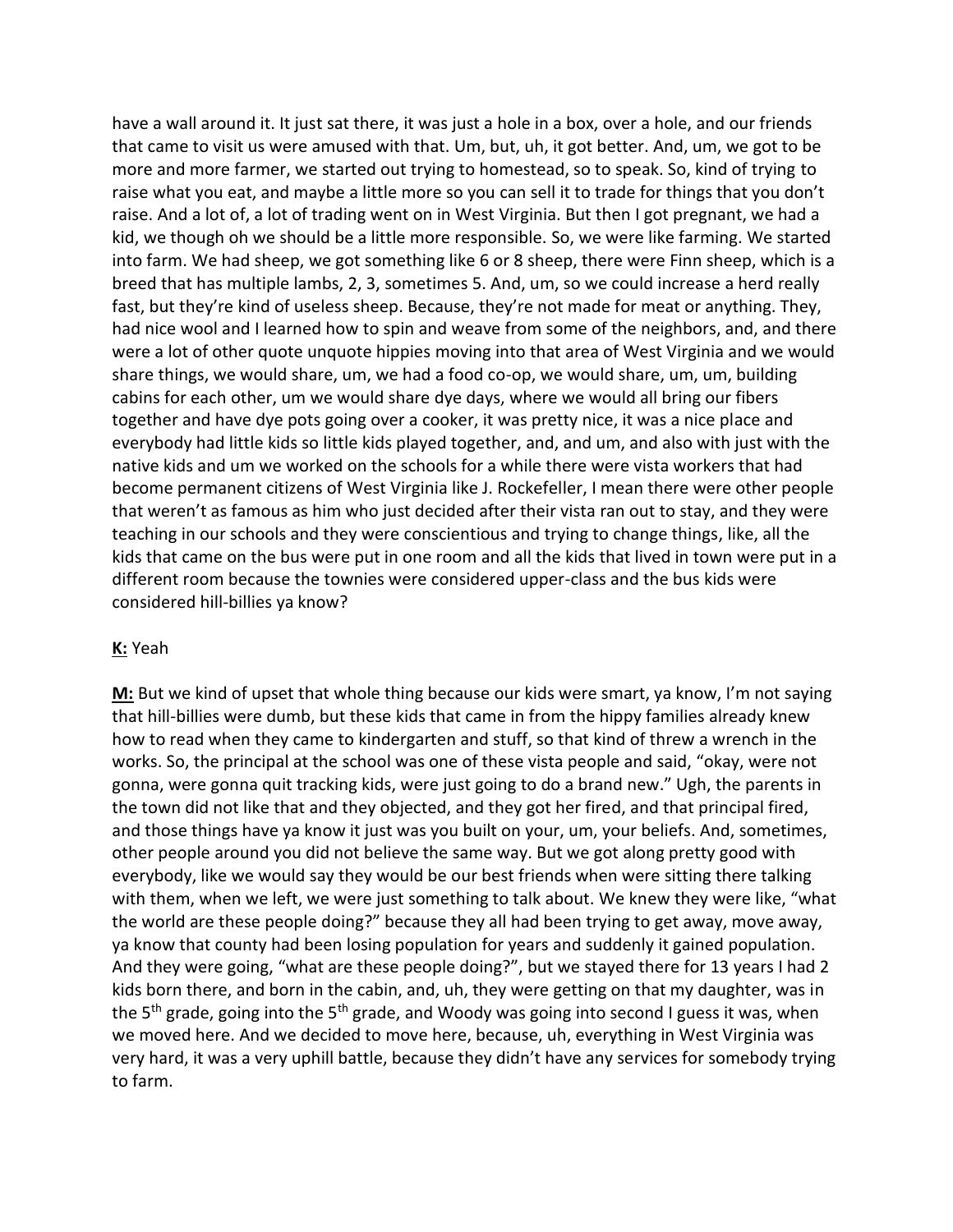#### **K:** Okay.

**M:** So, we would keep driving to Ohio, we would drive to Ohio to market our sheep, we would drive to Ohio to get new breeding stock, we would drive to Ohio every time we needed certain kinds of feed, or close to Ohio, um, it just, and we would spend over two thousand dollars trying to keep the road open to our place, because it would turn to mud in the winter and you couldn't go you would have to use horses. And we farmed with horses, we had a team, a really nice team by the time we left West Virginia, and we came to Ohio and that team, and brought them down there. Um, team of horses. So, we finally decided to look to Ohio, and he looked Athens county was kind of where we had been, um, getting sheep, breeding stock, and stuff like that, so we kind of came to Athens and then he drove over to Morgan because he realized we could get more farm ground for less, and uh, we moved here and also another impotece, was his father died, Pete's father died and left us some money and it was either we were going to invest in our farm there, in West Virginia, and it had grown we had added onto it from the 16 acres we ended up with 100 and sum, but um, it was easy to sell people wanted a cabin in the woods, to live in, ya know. So, and um, we found this place, and this place suited us, the house was the right size, the farm already had fences. The guy, it hadn't been used much as a farm for about 5 years, but the guy ahead of it, the guy that had sold it to the last people, had had sheep and horses, and so there was all this equipment around and stuff that we could use, and an old tractor, and so, this looked good for us. And my kids loved it, because instead of having to walk 2 miles to get on the bus, they could go out the front door. They thought that was quite luxurious, and it was cute because suddenly, they went to the Pennsville school at first, and suddenly, there was a whole different arrangement, the informal arrangement, in that the kids that came from the country were the upper-class kids, the kids that came on the bus. The kids that walked in from town were poorer kids, and so, suddenly, my daughter on the  $5<sup>th</sup>$  grade, very conscious of her social group ya know is immediately the star of this group ya know of kids and ugh! It was, it was quite a change for her and it was nice and the schools and I think we known other kids that didn't move away and they did fine in West Virginia you know and I know a lot of people that were in my daughter's class that now have their doctorates and stuff.

#### **K:** Really?

**M:** Yea, so they did fine. Yeah, I don't think it's so much the school system as the system of support that the kid gets, but, um. So, we started right in doing sheep, cattle, and oh! By the way, there was an orchard out here we didn't even know it when we bought it, or we didn't really think about it. We had planned to do dairying for our income, one of the impotices to move here is that we wanted to be able to make our living here at the farm. In West Virginia we had increasingly tried to make an income and I had been working with a non-profit camp for kids and Pete had been shoeing horses which is just crazy it's just, you know, life threatening every time you do it. So, we wanted to move somewhere where we could actually make our living from the farm. So, we came here, we built a little milk house onto the, first thing we built, onto the cabin, onto the barn. We added a milk house, and we were going to do Grade B dairy. Because there's a lot of Amish in the community there was already a truck that went around and gathered the milk for Grade B dairy, so there would be no problem getting on a route and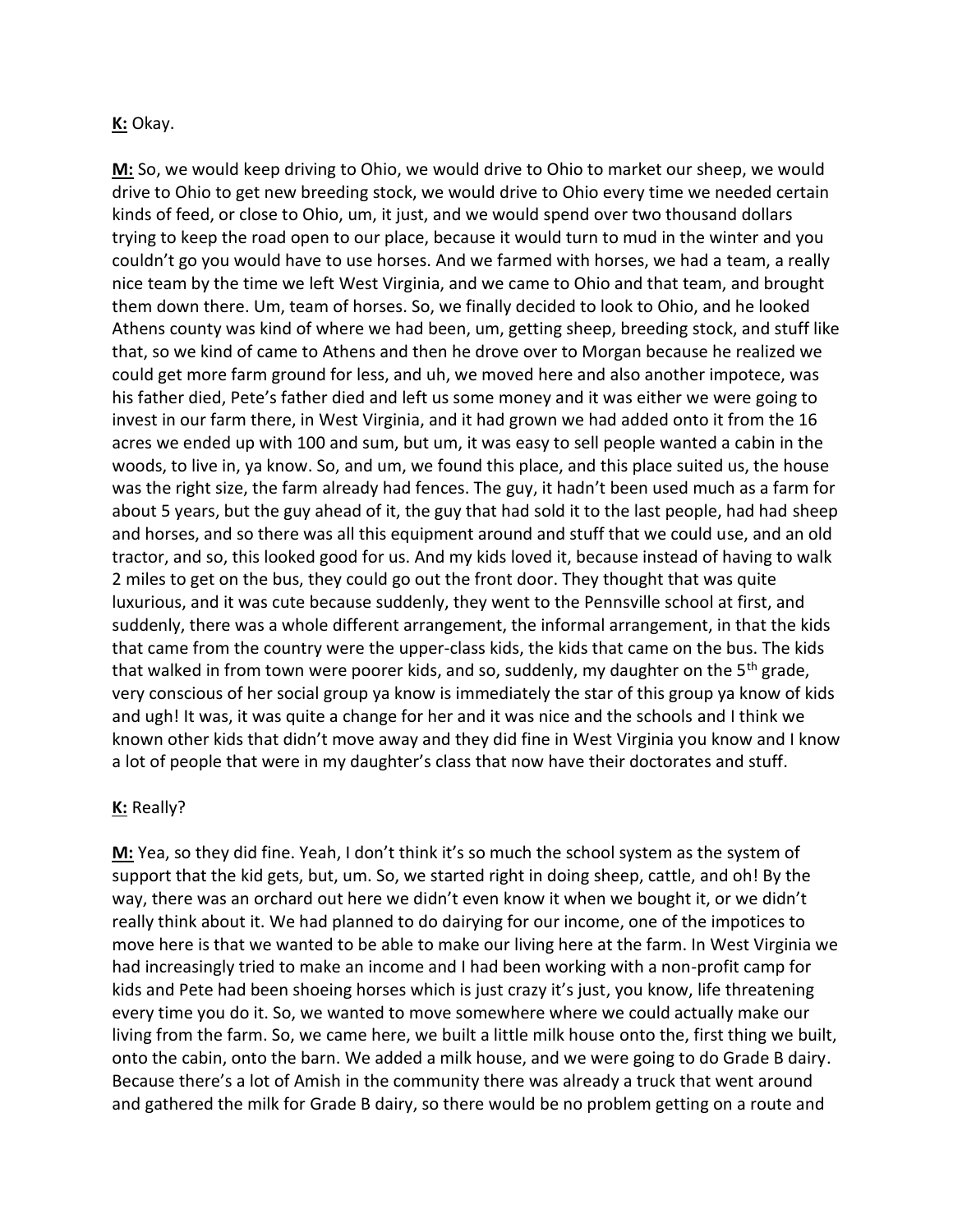all that. But putting that little cement block building up is as far as we got, because we looked out here and there was an orchard and it was covered with multiflora, it was covered with weeds, it, it, it hadn't been pruned for 3 or 4 years, it was covered within it weeded over. And the neighbor, people just kept showing up here offering to help us, um, and one old guy came up here in his tractor, he lived just out that way a couple miles. He drove over here in his tractor, and he said, "tell you what, I'll mow your orchard for you in trade for drops, dropped apples, in the fall." It was august when we moved in, and there was a heavy crop out there under all those weeds. So, you can't, he had a little uncovered Ford tractor, he couldn't just drive in, and mow with the bush hog on behind because he would get clawed to death by the stickers, so he backed in, he would back in under these trees. And he did the whole orchard, and then we had another guy offer to mow all of our hay, it was august, so our hay was like up to our shoulders, and a guy offered to mow hay for us, and he busted his tractor because there was a stump that he couldn't see under the grass. And ya know, these people just kept stopping and offering, and then the township would come in and say, "do you need another load of gravel on, on the top township road?" and they would come in and bring another load of gravel and we would just say you know what go on. Because, we had been having to pay for any, any gravel we got and, and we were just, um, we were overwhelmed. Plus, there was this farmers market that the other people that lived here and participated in for a year or so when they first moved here. So, we had all these apples up there, but they hadn't been sprayed, the tress hadn't been pruned, they were puny, and, but there was some good ones. So, what we did was we picked them all as they got ripe and we graded them, heavily, so what we took to market looked good. And all the rest of them would go into cider, or apple sauce, or uh, we even sold some one year, loaded them in the neighbor's dump truck and sold them to a cider mill in Ohio, that makes the cider for Kroger's. Um, so we, we realized that woah look at this, you can do an orchard and you can make as much money as you would make on dairying, but it only takes, your intensive season is from August to December basically, and for an orchard our size, we could sell everything between August and December. So, you didn't have ya know, you could actually do something else, you had a period of time where you didn't have to be milking cows twice a day, so we didn't ever milk cows. Other than, I milked a cow for our own use for many years, until our kids grew up. But other than that, uh, we started into orcharding and then we realized these trees were old that we got, they mostly had been planted in, we moved here in 84, and most of those trees had been planted in the 60's, and so, commercially speaking most of them had had it. They were big old trees, and they were hard to prune because they were so big, and so we just kept planting trees every year, and increasing the orchard acreage, until we had a couple thousand trees. And then, um, all of that time we did pretty much half of our marketing at the Athens farmers market and half of it here. When we started in the Athens Farmers Market was in the old airport, air something, air strip which became the community center grounds.

#### **K:** Yeah!

**M:** We were there, and then when we moved from there it was supposed to be a temporary move, because the community center was going to have one side of it with a pavilion hanging off of it that would be for the market.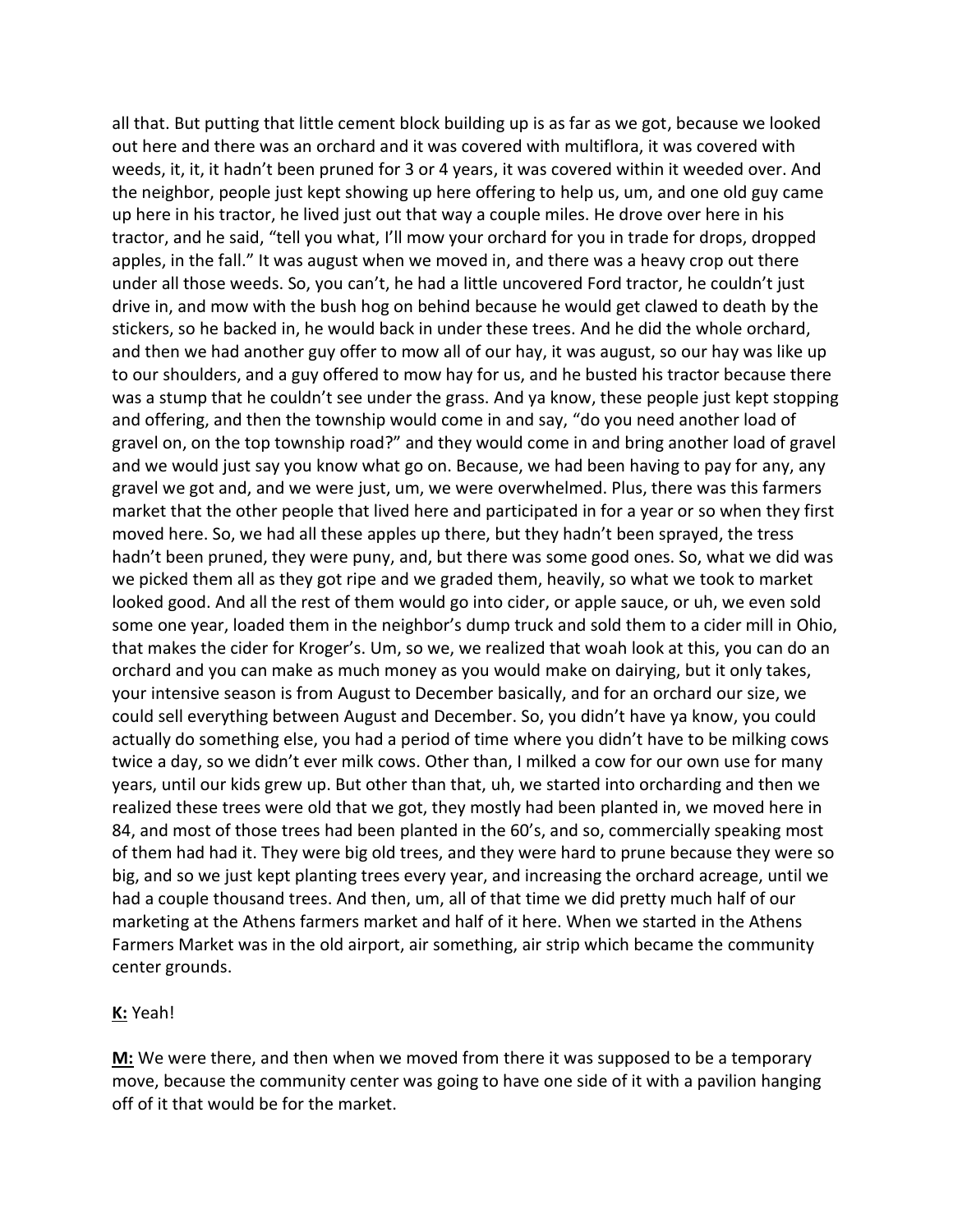## **K:** Okay.

**M:** Hahaha. We're still working on that.

## **K:** Didn't quite happen.

**M:** Didn't quite happen. No, it didn't never happen. Um, so we moved and, um ya know have been using tents and umbrellas, I had an umbrella, like a lawn umbrella when I first started, and ya know you would weight it down and hope it didn't tip over. Uh, and hold it up when it was windy, and don't put it up when it was windy. And, um, the market was very small when we first started, but it was a good market. Ya know we sold a lot, we took as much stuff as we could fit in a pickup truck and sold most of it every week. In the fall, and early winter, we made our income for the whole year basically.

### **K:** Really?

**M:** Basically, yeah. We did sell beef, and some beef and lamb, all year round, but um, that orcharding, uh, marketing I would hire somebody actually to go with me, um, for market. Because it was so much lifting, and bushels of apples and stuff, and uh, it yeah. It was pretty heavy work it was heavy, tis heavy stuff just to make cider. Ya know you take like 40 bushels of apples over to the cider mill and have to unload them and then load the cider and bring it back here and then unload that. So, he would hire somebody to do that. We hired all kinds of people to be apple pickers, I mean if you could line them all up, it would look like some kind of weird composite of all the people that lived in Morgan county. We had old guys, that could hardly move, that were arthritic, but they loved doing it. And they would come every year and do it. Uh, we had a heavy-set guy, he would, he was very prone to falling off of ladders.

## **K:** Oh no!

**M:** Right! SO we got rid of him, we told him he better not come back. Um, but we finally settled on getting one Amish family, um, and those, the wife and the kids would come, teenage kids, and they loved doing it, to them it was a day off. And they would come here, and they would pick between 100 and 200 bushels of apples in a day.

#### **K:** Wow!

**M:** And that's a day off! They would be out there they would be playing on a harmonica; they would ask Pete to teach them how to play a harmonica. They were just fun, they would bring their lunch, they would stay out there all day, and the dog would stay out there all day with them, whatever dog we had. They were just great workers, they made it, it was all I could do to keep up with them grading the apples, running them through the grader, and sorting them, and putting them where they belong you know. We would, we would tell them if they picked 200 bushels one day we would tell them now you can't come back tomorrow. It will take me longest than that to put these apples away and put them in the cooler where they needed to be. That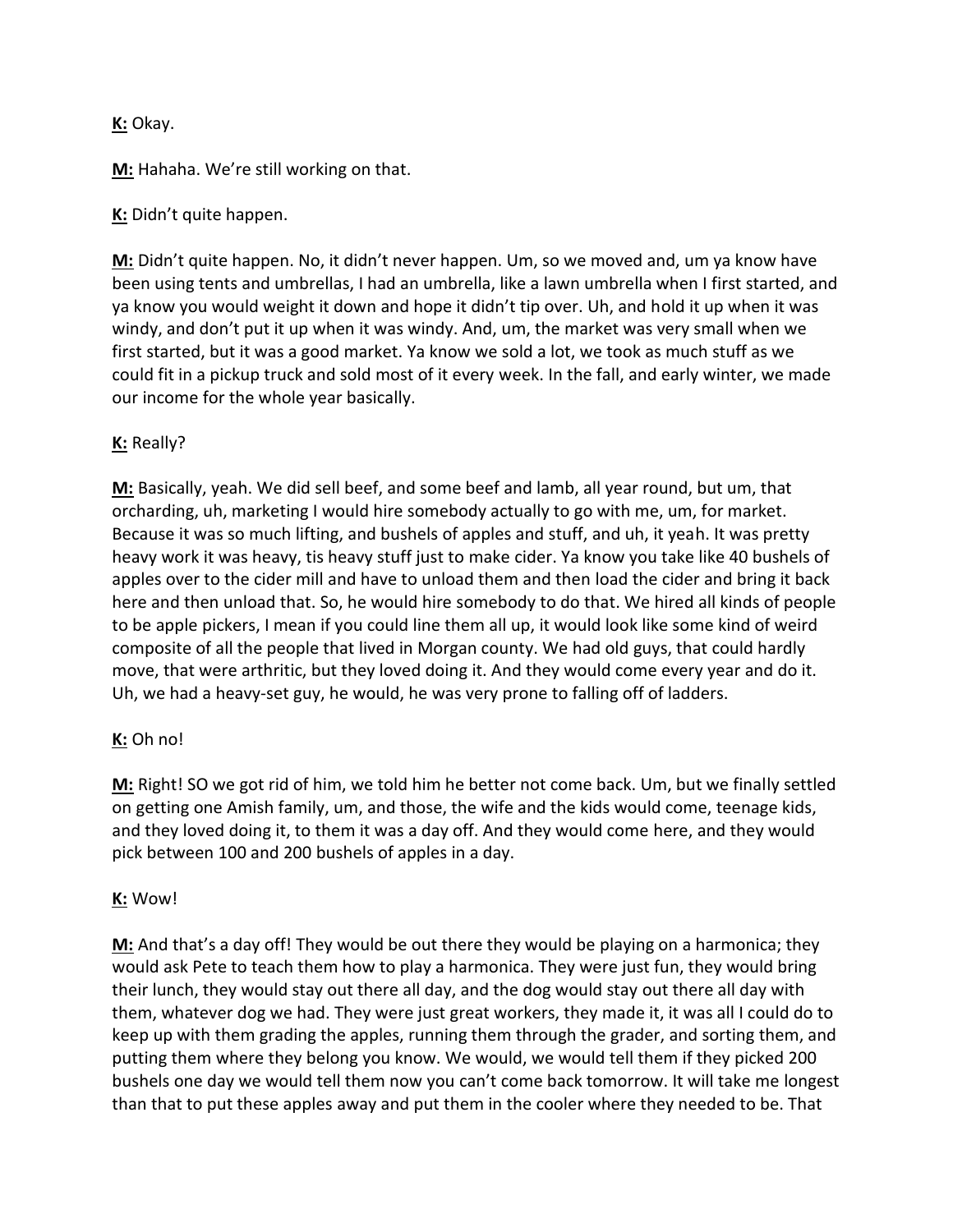family finally, their daughters grew up, were approaching being 16, 17 and were not interested in any of the other Amish boys that lived in this community, so they moved away! Pete was 70, so we retired from orcharding. And, to do that, he spent the whole year picking up trees and taking them and putting them in the ditch someplace, so he was just picking up trees and moving them. Nobody, nobody could understand this, all your customers that you've had for all those years at market, we've been marketing them for 25 years, and uh, and half of the customers had come here so we had them still coming and calling and watevering. I still get calls, we gave it up 5 years ago, and I still get calls, Pete just got one the other day. The Athens market has always been really, really good for us. In orcharding its half and half, but in meat sales they were all there. Pretty much, I mean without the Athens market we wouldn't had have had beef and lamb business to speak of. We had little one when we were in West Virginia, and we spent a lot of time drawing up a list of customers it would be pretty hard to survive on that. That brings us about to today where were still doing beef, no lamb. Gave up the lamb, the lamb was mine, it was my love, and I did most of the maintenance of the sheep, and I had a hip replaced and then a second hip replaced, and I didn't dare, in order to care for sheep, you have to wrestle with them.

#### **K:** Yeah.

**M:** And I didn't dare wrestle with them, anymore. So, I wait, uh we kept the sheep, some of the sheep, for about 2 or 3 years without wrestling them, and I just felt like I wasn't doing a good job taking care of them, so I sold them all toa kid, I call him, you know a guy in his twenties, form somewhere near here. And a lot of that same Amish family got a lot of the sheep and sheep equipment from us. So, we haven't really figured out how we are ever going to retire.

**K:** Yeah, what are your plans for your future?

**M:** Pete had this 10-year plan, and for the first 3 years we had it, it was always a 10-year plan. So, I said this isn't going to work dear.

## **K:** Not a very good plan.

**M:** He kept scooting along, we can't get there. Um, so, uh I have one kid that lives near Philadelphia, in a small town, and I have another kid who, he and his family, live in Arkansas, Bentonville, near Bentonville, Fayetteville. He's a professor in their university. So, the thought is, you retire and move closer to your kids. Not sure, how were going to do that because right now were about halfway in between the two kids.

#### **K:** Yeah.

**M:** So, I, we're waiting for one of the kids to move, but I don't know, I don't think either of them are planning to, so I don't know what's going to happen. Pete would like to continue to farm as long as he can. So, that's what we'll do. And marketing, so far, I can do it by myself, he can do it by himself. So, we take turns. He goes usually on Wednesday's, and I go on Saturdays.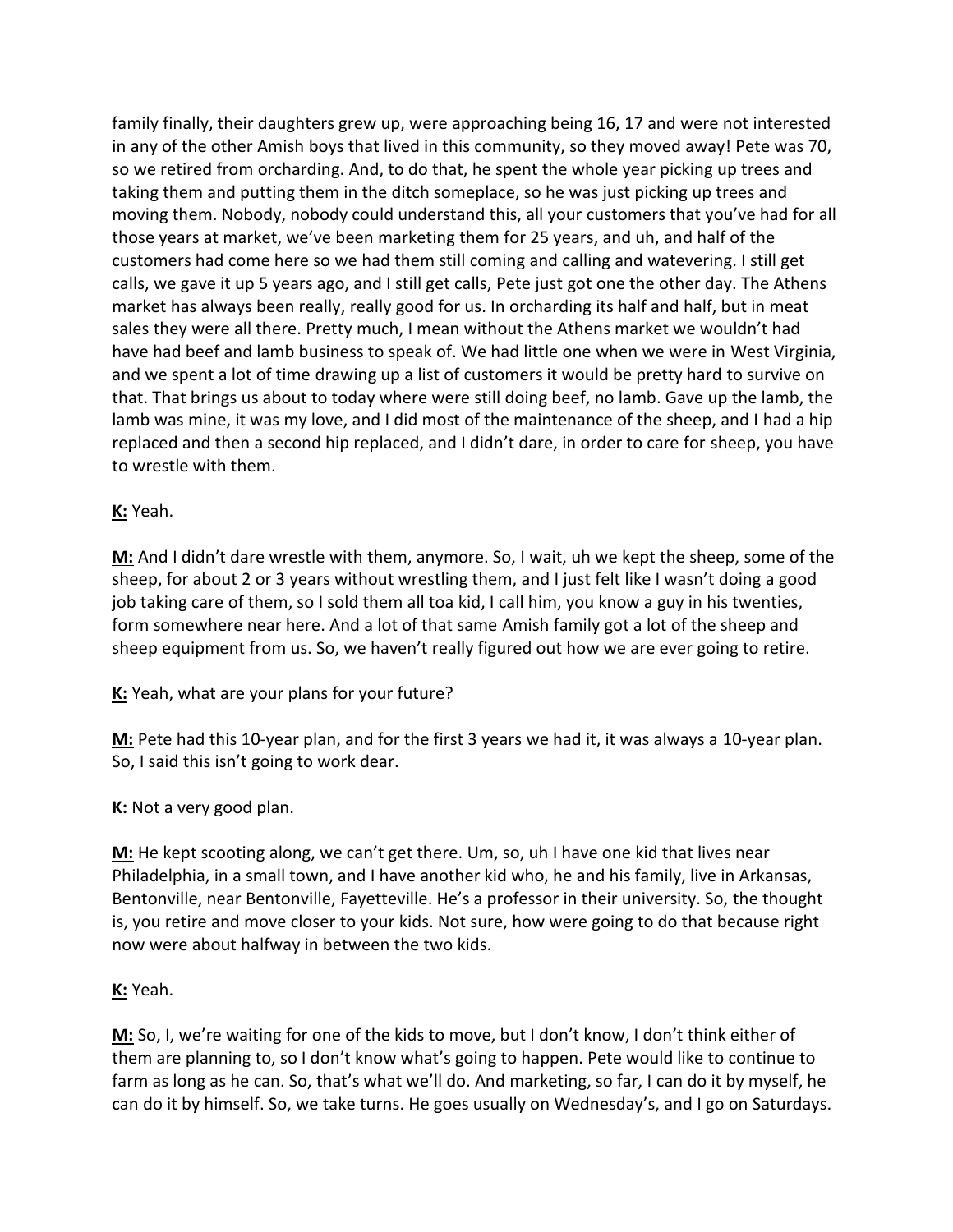Recently, that's been what we've been doing. If I have something that I need to do instead, or do something else hell go for me, and vice versa. And, um, I don't know, we don't know. We would like this farm to go to some young person that wants to use it the same way we have ya know make their living. And um, rather than have to sell it to, a lot of the farms around us have gone to land agents that bust it up and sell it to somebody that lives in Columbus that comes down to hunt on weekends.

## **K:** Yeah.

**M:** Who knows. As Pete often said when we left the farm in West Virginia, we're not going back. We're not going to go back and see what they did with it because we spent those 13 years just improving, improving, improving, cleaning, fencing doing all the stuff making it a farm. And we know because I still have relatives that live in the neighborhood. It's not, it wasn't kept up, ya know, they just let it go. But, that's okay that's theirs now it's not ours. But this farm, I'm not sure he would be so, so that wouldn't be so easily done. But it's possible that we would meet somebody through the market, that would be nice, if we could meet somebody through the market that would be looking for a farm like this. We have managed to accumulate a savings account so we're okay of retirement financially. We're not dependent upon selling this for every penny it's worth. So, who knows, maybe we can find somebody that would kind of, I don't know. It's hard to figure out.

**K:** It is hard!

**M:** It's very hard.

**K:** And we've noticed through I know a couple of my colleagues have been interviewing people as well who work at the market and they have kind of said the same thing. They're not sure what the future is.

**M:** I don't know.

**K:** Yeah.

**M:** I don't know. They don't, it doesn't, ya know I'm always curious to find out, and I watch other people, ya know. A lot of them stop because they just physical can't do it anymore, and that's basically probably what would happen to us to. IS for some reason, arthritis, or whatever you just can't do it anymore, so you just say okay, similar to what I did with sheep. Ya know you just kind of do it half, half sufficiently, for a while then you say wow this aint good enough. There are young, there are a few young, younger farmers in the neighborhood, who um, would like probably our grass, would like to use it. It's just I'm not sure, how that would work out. This is a real reasonable place to live too, both of my kids, well woody, who lives in Arkansas, that's reasonable, Arkansas is possible. My daughter who lives in Chester county, PA, that is not reasonable. We could sell this place and go there and get a little, on room cabin again and start over, which would be alright, but um, because she, that, that's a real expensive neighborhood,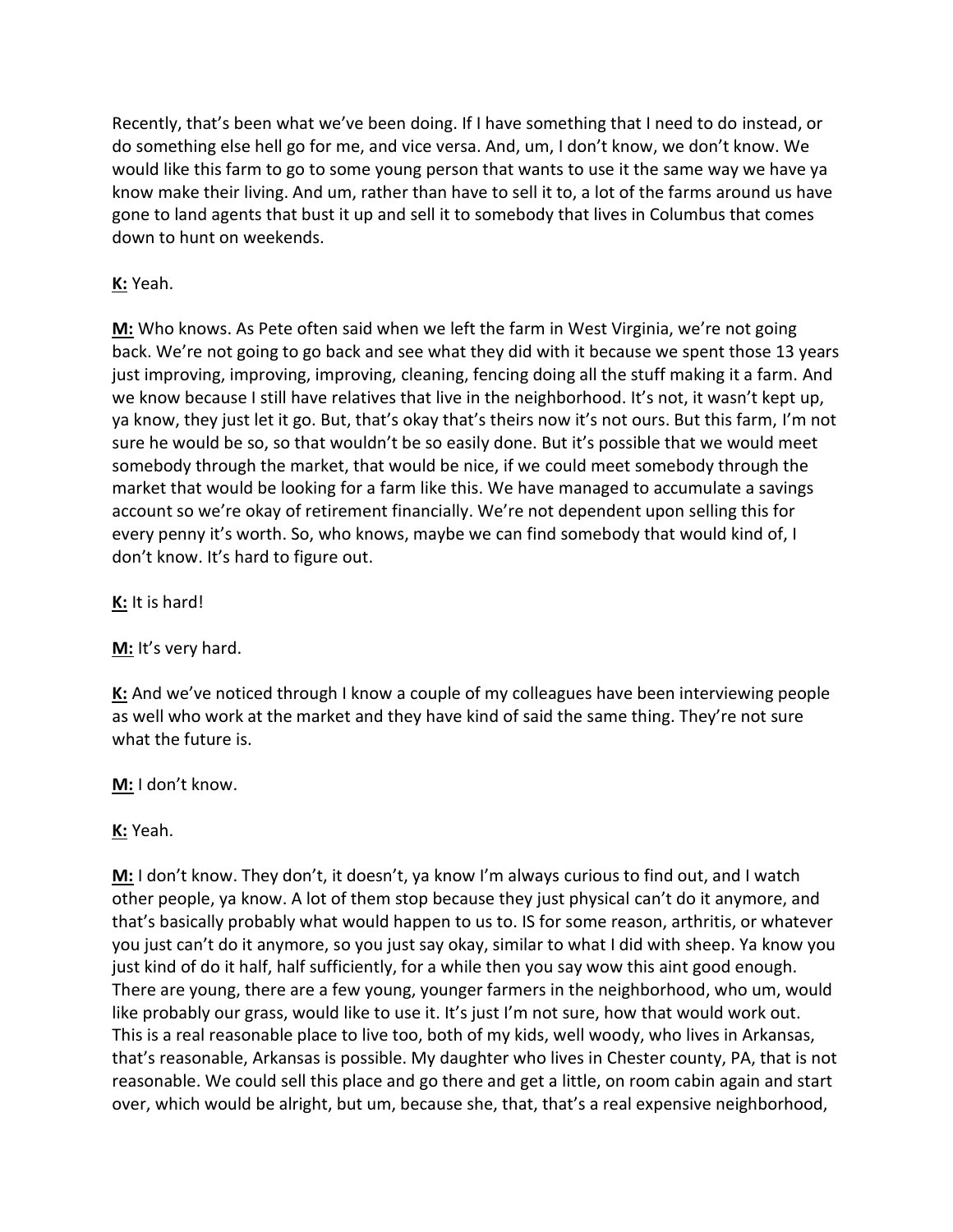and um, this right here is the most reasonable because we have free gas, gas wells on our property. We have, uh, property is paid for. I'm tempted to put solar panels on something, we've had them come estimate that, it's not practical because of our age, you know, we probably wouldn't get it paid off. Or, or if we got it paid off it wouldn't pay back because we don't have that many years to put in it, so my husband is very practical, so yea but it would be solar. We can get an electric car that would make it paid for. I don't know. We can go look around a little bit.

**K:** Yeah, I would love that! If there's any more stories you want to tell while we look around or anything that you think of.

**M:** I, you can see pictures, uh, let's see. Let's start here, but I don't know where they are, is it this one? Maybe? You know people sued to have photos. I don't know where they are, I always have to look to see. No this is not the oldest. This is right after we moved to West Virginia, to here, to Ohio, the kids got to be in 4-H, so that's what, but that's not oldest. The oldest ones are funny. I'm not sure where, where they are.

**K:** So, you guys have been involved in the market since the early 80's then, when you guys moved here?

**M:** Yeah, 84.

**K:** Wow! So how, like has the culture changed, you know the vendors it used to be a lot less, so.

**M:** Yeah, but I don't think it does. I think the culture stays really that's the same. Ope, not that one either, I think that's a market picture that you know they wanted old pictures, and that's a market picture and it isn't very old, but that's one of the one's that was form the parking lot maybe, I mean from where the community center is I think, because the background. I should have dug them out before you came, um.

**K:** I know you guys said you've had a lot, when you first moved here you had a lot of support from the neighbors, do you still feel like it's that way and everything?

**M:** Yeah, uh yeah, yeah, he's always got helping, people that can help. And there's, we have our can-do guy, there's the neighbor that's very good at uh at fixing um tractors and stuff like that and were also recommending him to other people ya know. Yeah, that's some of it. When we were in West Virginia, there was this guy, Stratton DuPont, who worked for um one of the big news agencies that sent news out in newspapers at the time, and he did this article on homesteaders, and this is um AP, he worked for AP, and they sent out this poor woman. Marsha Keegan, I think her name was, she worked for AP also, and she was a photographer. The poor woman, she came out to our farm in heels and in a little low-slung car, and she just barely got out there and um she went around sitting up all these photos, and this one was really funny. This is Pete, we call this in his Bangladeshi stage, he was undernourished or something, he was just a skinny guy. She wanted him to throw the hay up in the air and have it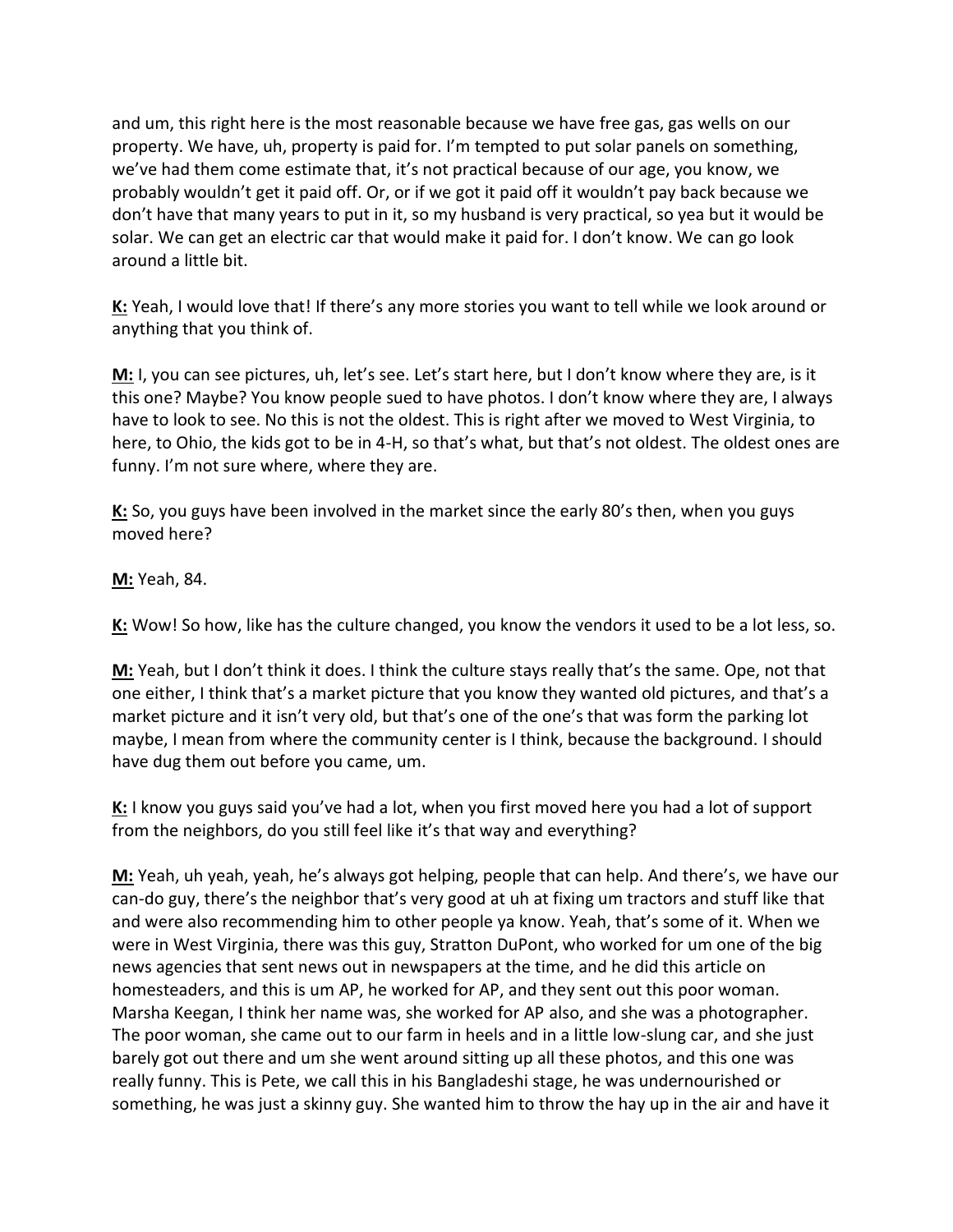come trickling down like an Elvira Madigan, which was a movie back then in the 60's. Well, when hay has been sitting outside for while it kind of rots, ya know. So, he would throw it up and it would just go bloop, you know and that was it. And you know, that's a picture on my porch, that's our cabin, our first cabin, and that's little baby josie and our first good horse, we had a lot of ponies that proceeded that horse, and our garden. Garden wasn't huge or anything, but we grew pigs, and we had some chickens, and, and we had stuff from the garden. And I canned a lot of stuff. I learned how to can, I did not know that when I first moved to West Virginia, but the ladies taught me, you had to know that. These were form other papers that people sent us because AP goes out all over the place. We got a letter to, addressed to, log cabin in West Virginia, and it got to us. Yeah, mail man figured it out, and the lady wanted to know if we had any hickory nuts. Because she read the story, in her paper and thought oh, maybe they have hickory nuts.

#### **K:** Isn't that amazing.

**M:** That they put it together. Put together. We didn't get nasty, well maybe one or two letters that were a little bit nasty, because we used food stamps for about a year. When we moved to West Virginia. Actually, it's not when we first moved there, because we were fine, it was after Josie was born, and I was on WICC and food stamps, but, um, and people did say well you know if you can, you're just spoiled kids that came from up north, so that was that. So, this little guy in here near the barn is uh, is our bull, and, and some couple of cows ot keep him company, because you don't want the bull in with the herd right now because hell breed people and Pete will freak out and they'll have calves in the winter.

**K:** Which is no fun at all.

**M:** We don't like that.

**K:** No.

**M:** And that happened this year because he was just little, I don't know where he is now, he is taking a nap somewhere because these are all cows and donkey. And he was just. A little bull last year, and we didn't think he was up to the job yet, but he was. So, we had a bunch of calves born in the winter.

## **K:** Surprise!

**M:** Yeah! So, um, basically, and this is where the orchard was out here, um, that's a defunct plum tree. Actually, I planted that after we took the orchard out, um. Where you see the car going he just put in a road up there, so he can drive out to where the cows are easily.

**K:** Oh, that's nice!